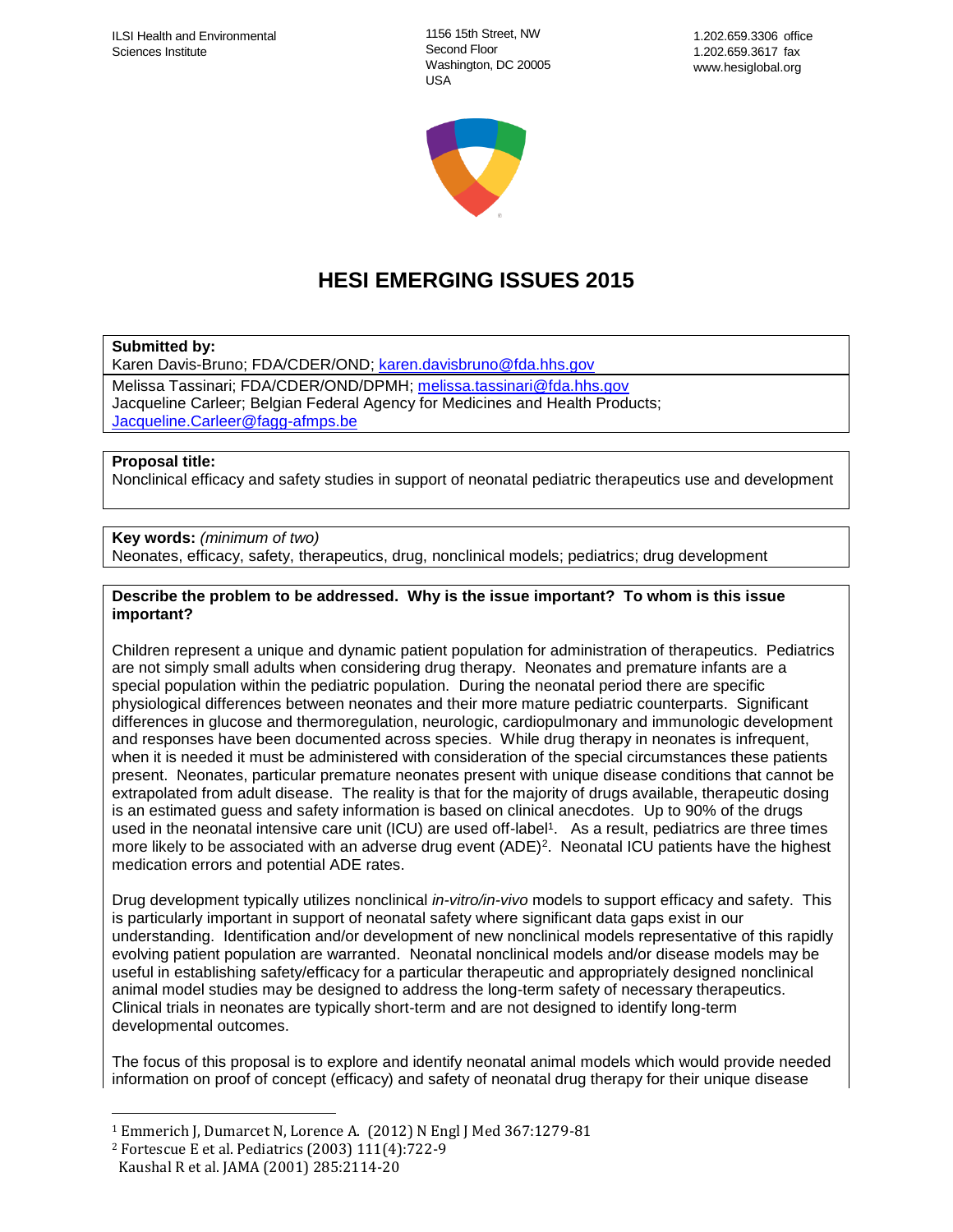

issues. This project would potentially benefit public health; provide needed information to fill in some data gaps for the neonatal pediatricians who treat this public health sector as well as regulated industry and global regulatory agencies.

#### **Describe the basic project steps or stages to the best of your ability, including an expected timeline, milestones, and deliverables for the first two years.**

**Year 1:**

- **1.** Develop an expert group to identify the major gaps in neonatal (pre-term and term neonates) drug development.
- **2.** Identify an expert group to convene to address how to best leverage neonatal nonclinical models to support safety and proof of concept for neonatal drug therapy. Identify any effort ongoing in the field . Get their contribution.
- **3.** Explore relevant neonatal nonclinical models for human neonatal disease
- **4.** Identify/develop relevant study designs and data that can be obtained from such studies
- **5.** Explore how the data obtained from relevant neonatal animal models can be extrapolated to human neonates and identify any relevant examples

## **Year 2:**

- **6.** Explore the relevance and any modifications of these identified neonatal nonclinical models of human neonatal disease to premature infants and their therapeutic needs
- **7.** Extrapolate lessons learned from the steps above to first in pediatric or pediatric only drug development
- **8.** Publish a review of the expert working group's findings and analysis

**What is the potential or anticipated impact of successfully achieving the milestones described above?** *(Describe scientific, regulatory, policy, public health, and/or other impacts.)*

Since up to 90% of the drugs used in the neonatal ICU are used off-label more information is needed to appropriately treat this special pediatric population safely. Nonclinical models have been used to address issues that cannot be addressed ethically or technically in clinical trials. This proposal will provide necessary background information to address some of these data gaps in treating the neonatal human health need. Specifically this project will identify relevant neonatal nonclinical models and appropriate study designs that will provide initial proof of concept for pediatric only therapeutics as well as identify long-term developmental safety hazards. Neonatal clinical studies are typically 18-24 months duration. While this is longer than most pediatric clinical studies, it is not long enough to assess any potential adverse effect on maturity. This information is not readily or ethically obtained from clinical experience in neonates and is necessary to ensure safe and efficacious therapy for a pediatric population with special needs. A relevant animal model which matures at a more rapid rate than human neonates (condensed development) may serve to assess human risk in this regard. Such animal models have been used successfully in the past in development of neonatal only products e.g. lung surfactants.